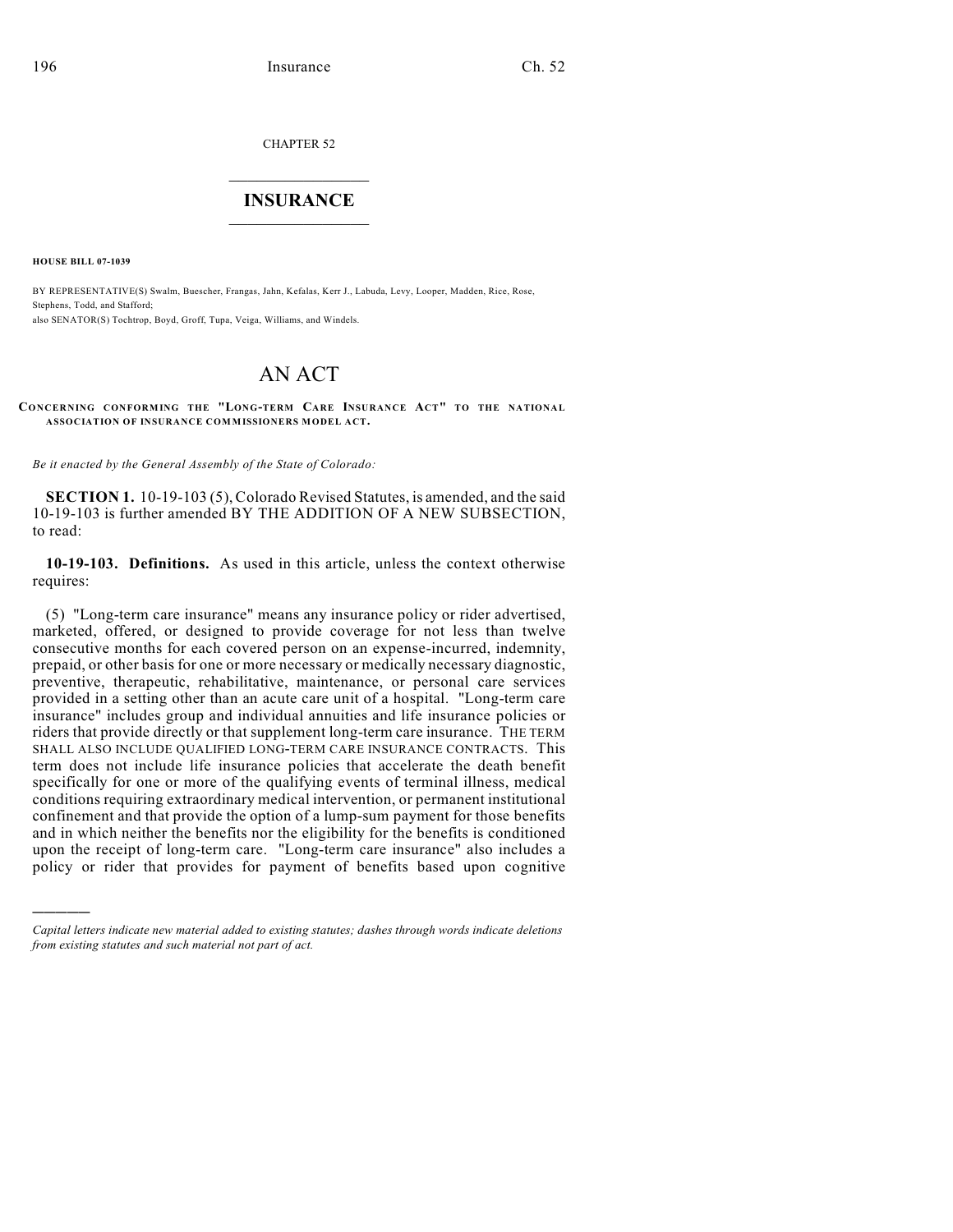impairment or the loss of functional capacity. Long-term care insurance may be issued by insurers, fraternal benefit societies, nonprofit hospital, medical-surgical, and health service corporations, prepaid health plans, health maintenance organizations, or any similar organizations to the extent they are otherwise authorized to issue life or health insurance. "Long-term health care insurance" shall not include any insurance policy which THAT is offered primarily to provide basic medicare supplement coverage, basic hospital expense coverage, basic medical-surgical expense coverage, hospital confinement indemnity coverage, major medical expense coverage, disability income or related asset protection coverage, accident-only coverage, specified disease or specified accident coverage, or limited-benefit health coverage. Notwithstanding any other provisions contained herein, any product advertised, marketed, or offered as long-term care insurance shall be subject to the provisions of this article.

(8) (a) "QUALIFIED LONG-TERM CARE INSURANCE CONTRACT" OR "FEDERALLY TAX-QUALIFIED LONG-TERM CARE INSURANCE CONTRACT" MEANS AN INDIVIDUAL OR GROUP INSURANCE CONTRACT THAT MEETS THE REQUIREMENTS OF 26 U.S.C. SEC. 7702B (b) OF THE FEDERAL "INTERNAL REVENUE CODE OF 1986", AS AMENDED, AS FOLLOWS:

(I) THE ONLY INSURANCE PROTECTION PROVIDED UNDER THE CONTRACT IS COVERAGE OF QUALIFIED LONG-TERM CARE SERVICES. A CONTRACT SHALL NOT FAIL TO SATISFY THE REQUIREMENTS OF THIS SUBPARAGRAPH (I) BY REASON OF PAYMENTS BEING MADE ON A PER DIEM OR OTHER PERIODIC BASIS WITHOUT REGARD TO THE EXPENSES INCURRED DURING THE PERIOD TO WHICH THE PAYMENTS RELATE.

(II) THE CONTRACT DOES NOT PAY OR REIMBURSE EXPENSES INCURRED FOR SERVICES OR ITEMS TO THE EXTENT THAT THE EXPENSES ARE REIMBURSABLE UNDER TITLE XVIII OF THE FEDERAL "SOCIAL SECURITY ACT", AS ADDED BY THE "SOCIAL SECURITY AMENDMENTS OF 1965", PUB.L. 89-97, AS AMENDED, OR WOULD BE SO REIMBURSABLE BUT FOR THE APPLICATION OF A DEDUCTIBLE OR COINSURANCE AMOUNT. THE REQUIREMENTS OF THIS SUBPARAGRAPH (II) DO NOT APPLY TO EXPENSES THAT ARE REIMBURSABLE UNDER SAID TITLE XVIII ONLY AS A SECONDARY PAYOR. A CONTRACT SHALL NOT FAIL TO SATISFY THE REQUIREMENTS OF THIS SUBPARAGRAPH (II) BY REASON OF PAYMENTS BEING MADE ON A PER DIEM OR OTHER PERIODIC BASIS WITHOUT REGARD TO THE EXPENSES INCURRED DURING THE PERIOD TO WHICH THE PAYMENTS RELATE.

(III) THE CONTRACT IS GUARANTEED RENEWABLE, WITHIN THE MEANING OF 26 U.S.C. SEC. 7702B (b) (1) (C) OF THE FEDERAL "INTERNAL REVENUE CODE OF 1986", AS AMENDED;

(IV) THE CONTRACT DOES NOT PROVIDE FOR A CASH SURRENDER VALUE OR OTHER MONEY THAT CAN BE PAID, ASSIGNED, PLEDGED AS COLLATERAL FOR A LOAN, OR BORROWED EXCEPT AS PROVIDED IN SUBPARAGRAPH (V) OF THIS PARAGRAPH (a);

(V) ALL REFUNDS OF PREMIUMS AND ALL POLICYHOLDER DIVIDENDS OR SIMILAR AMOUNTS UNDER THE CONTRACT ARE TO BE APPLIED AS A REDUCTION IN FUTURE PREMIUMS OR TO INCREASE FUTURE BENEFITS; EXCEPT THAT A CASH REFUND MAY BE ISSUED IN THE EVENT OF DEATH OF THE INSURED OR A COMPLETE SURRENDER OR CANCELLATION OF THE CONTRACT, SO LONG AS THE REFUND DOES NOT EXCEED THE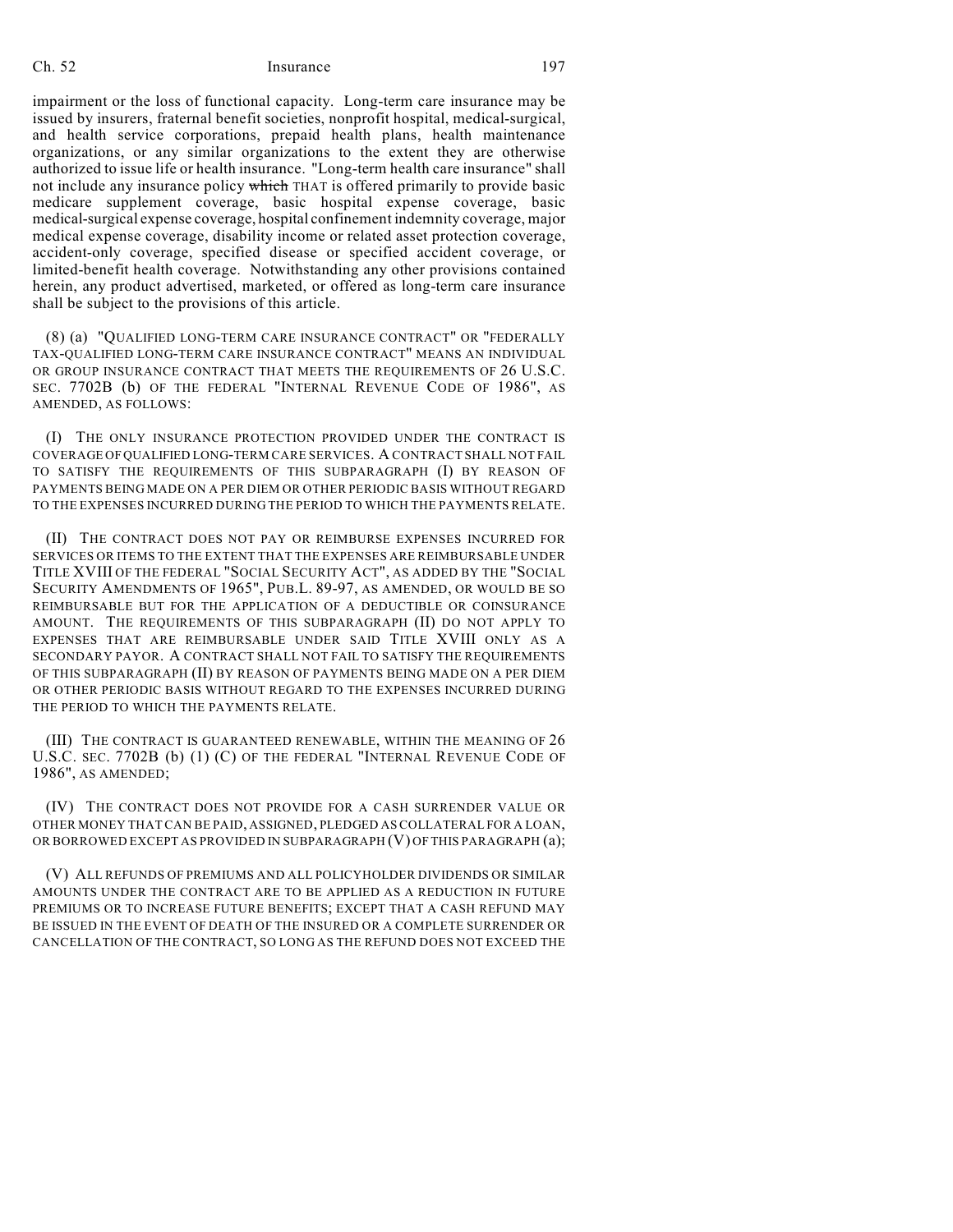### 198 Insurance Ch. 52

AGGREGATE PREMIUMS PAID UNDER THE CONTRACT;

(VI) THE CONTRACT MEETS THE CONSUMER PROTECTION PROVISIONS SET FORTH IN 26 U.S.C. SEC. 7702B (g) OF THE FEDERAL "INTERNAL REVENUE CODE OF 1986", AS AMENDED.

(b) "QUALIFIED LONG-TERM CARE INSURANCE CONTRACT" OR "FEDERALLY TAX-QUALIFIED LONG-TERM CARE INSURANCE CONTRACT" ALSO MEANS THE PORTION OF A LIFE INSURANCE CONTRACT THAT PROVIDES LONG-TERM CARE INSURANCE COVERAGE BY RIDER OR AS PART OF THE CONTRACT AND THAT SATISFIES THE REQUIREMENTS OF 26 U.S.C. SEC. 7702B (b) AND (e) OF THE FEDERAL "INTERNAL REVENUE CODE OF 1986", AS AMENDED.

**SECTION 2.** 10-19-104, Colorado Revised Statutes, is amended to read:

**10-19-104. Scope and applicability of article.** The requirements of this article shall apply to policies delivered or issued for delivery in this state on or after July 1, 1990. This article is not intended to supersede the obligations of entities subject to this article to comply with the substance of other applicable insurance laws insofar as they do not conflict with this article; except that laws and regulations designed and intended to apply to medicare supplement insurance policies shall not be applied to long-term care insurance. A policy which is not advertised, marketed, or offered as long-term care insurance or nursing home insurance need not meet the requirements of this article.

**SECTION 3.** 10-19-107 (1) (c), Colorado Revised Statutes, is amended to read:

**10-19-107. Performance standards.** (1) A long-term care insurance policy may not:

(c) Provide coverage for skilled nursing care only or provide significantly more coverage for skilled care in a facility than coverage for lower levels of care; This evaluation of the amount of coverage provided shall be based on aggregate days of care covered for lower levels of care, when compared to days of care covered for skilled care; or

**SECTION 4.** 10-19-108 (1), (2), and (4), Colorado Revised Statutes, are amended to read:

**10-19-108. Requirements for preexisting conditions.** (1) A long-term care insurance policy or certificate, other than a policy or certificate thereunder, issued to a group as defined in section 10-19-103 (4) (a),  $(4)$  (b), or (4) (c), shall not use a definition of "preexisting condition" that is more restrictive than the following: "Preexisting condition" means a condition for which medical advice or treatment was recommended by or received from a provider of health care services within six months preceding the effective date of coverage of an insured person.

(2) A long-term care insurance policy or certificate, other than a policy or certificate thereunder issued to a group as defined in section 10-19-103 (4) (a),  $\leftrightarrow$ (b), or  $(4)$  (c), shall not exclude coverage for a loss or confinement which is the result of a preexisting condition, unless such loss or confinement begins within six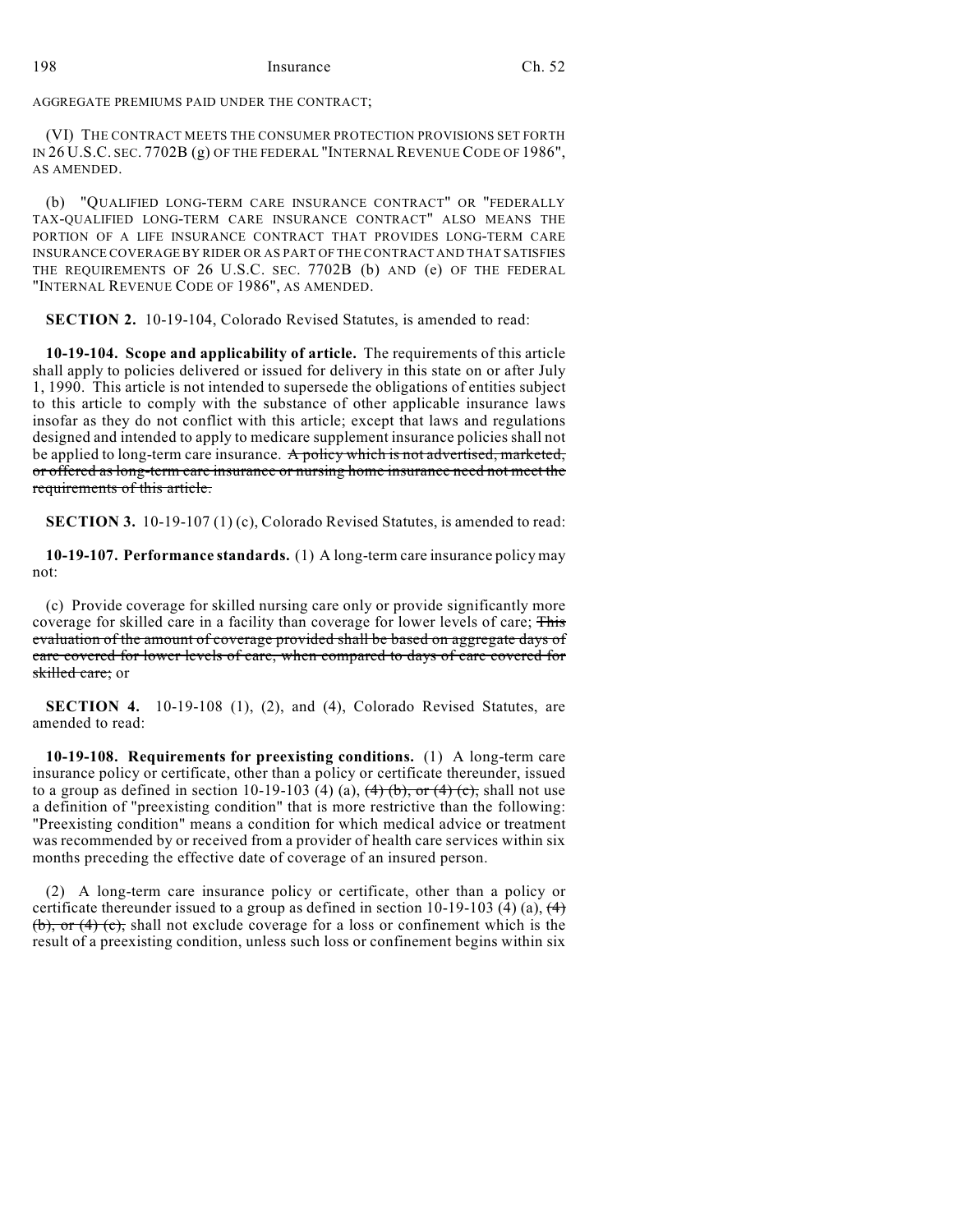months following the effective date of coverage of an insured person.

(4) The definition of "preexisting condition" in subsection (1) of this section does not prohibit an insurer from using an application form designed to elicit the complete health history of an applicant and, on the basis of the answers on the application, from underwriting in accordance with that insurer's established underwriting standards. Unless otherwise provided in the policy or certificate, a preexisting condition, regardless of whether it is disclosed on the application, need not be covered until the waiting period described in subsection (2) of this section expires. A long-term care insurance policy or certificate shall not exclude or use waivers or riders of any kind to exclude, limit, or reduce coverage or benefits for specifically named or described preexisting diseases or physical conditions beyond the waiting period described in subsection (2) of this section. unless such waiver or rider has been specifically approved by the commissioner.

**SECTION 5.** 10-19-109 (1), (2) (a), and (2) (c), Colorado Revised Statutes, are amended to read:

**10-19-109. Requirements prior to hospitalization or institutionalization.** (1) Effective July 1, 1991, A long-term care insurance policy shall not be delivered or issued for delivery in this state if such policy:

Conditions the eligibility for any benefits on a prior hospitalization requirement; or

(b) Conditions the eligibility for benefits provided in an institutional care setting on the receipt of a higher level of institutional care; OR

(c) CONDITIONS ELIGIBILITY FOR ANY BENEFITS OTHER THAN WAIVER OF PREMIUM, POST-CONFINEMENT, POST-ACUTE CARE, OR RECUPERATIVE BENEFITS ON A PRIOR INSTITUTIONALIZATION REQUIREMENT.

(2) (a) Effective July 1, 1991, A long-term care insurance policy containing any limitations or conditions for eligibility, other than those prohibited in subsection  $(1)$ of this section ON ELIGIBILITY FOR POST-CONFINEMENT, POST-ACUTE CARE, OR RECUPERATIVE BENEFITS shall clearly label in a separate paragraph of the policy or certificate entitled "Limitations or Conditions on Eligibility for Benefits" such limitations or conditions, including any required number of days of confinement.

(c) Effective July 1, 1991, A long-term care insurance policy which THAT conditions eligibility for noninstitutional benefits on the prior receipt of institutional care shall not require a prior institutional stay of more than thirty days. for which benefits are paid.

**SECTION 6.** 10-19-111, Colorado Revised Statutes, is amended to read:

**10-19-111. Right to return the policy - free look.** (1) An individual long-term care insurance policyholder shall have the right to return the policy within thirty days of its delivery and to have the premium refunded if, after examination of the policy, the policyholder is not satisfied for any reason. Individual long-term care insurance policies shall have a notice prominently printed on the first page of the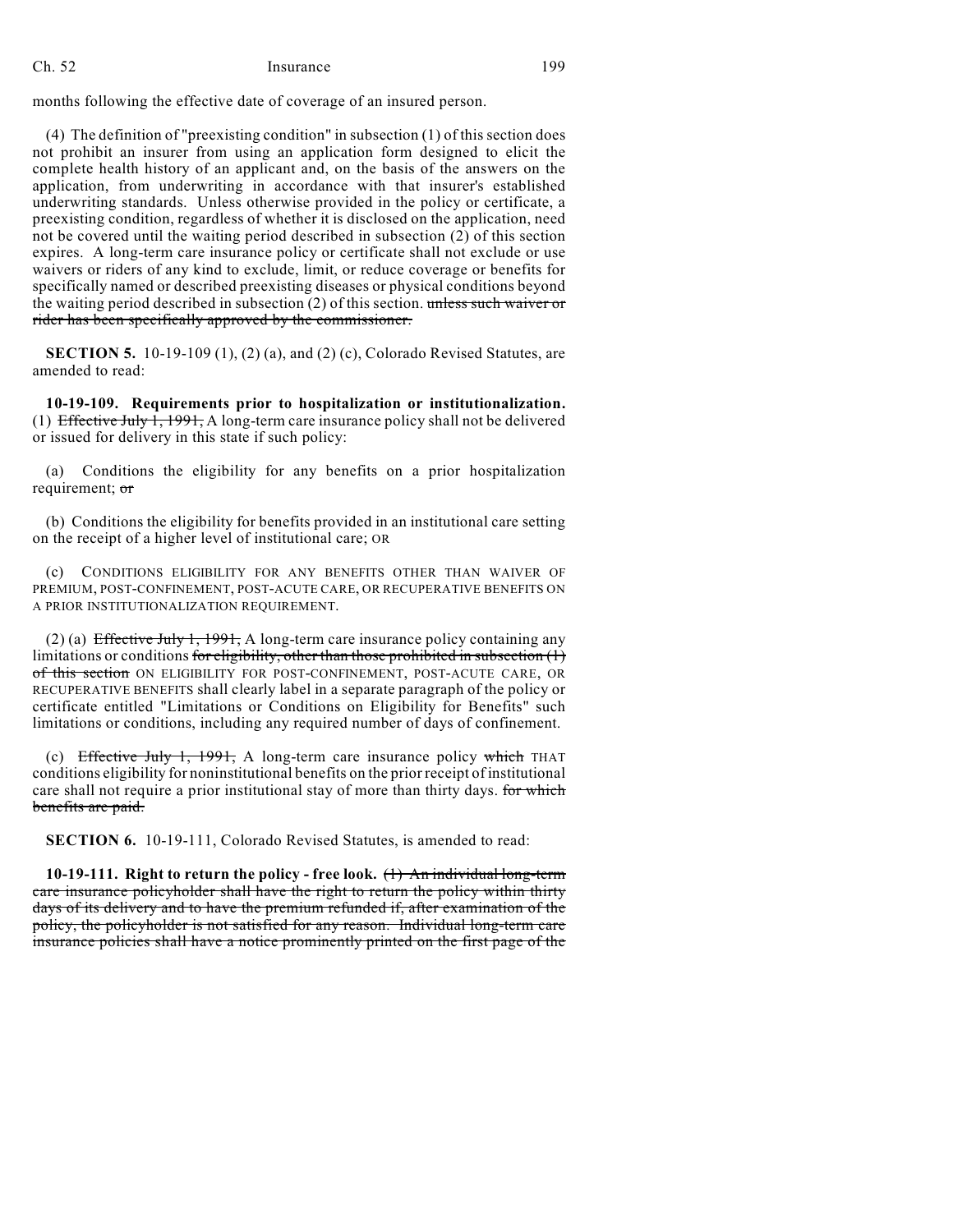200 Insurance Ch. 52

policy or attached thereto stating in substance that the policyholder shall have the right to return the policy within thirty days of its delivery and to have the premium refunded if, after examination of the policy, the policyholder is not satisfied for any reason.

(2) A person insured under a long-term care insurance policy issued pursuant to a direct response solicitation shall have the right to return the policy within thirty days of its delivery and to have the premium refunded if, after examination, the insured person is not satisfied for any reason. Long-term care insurance policies issued pursuant to a direct response solicitation shall have a notice prominently printed on the first page or attached thereto stating in substance that the insured person shall have the right to return the policy within thirty days of its delivery and to have the premium refunded if, after examination, the insured person is not satisfied for any reason. A LONG-TERM CARE INSURANCE APPLICANT HAS THE RIGHT TO RETURN THE POLICY OR CERTIFICATE WITHIN THIRTY DAYS AFTER ITS DELIVERY AND TO HAVE THE PREMIUM REFUNDED IF, AFTER EXAMINATION OF THE POLICY OR CERTIFICATE, OTHER THAN A CERTIFICATE ISSUED PURSUANT TO A POLICY ISSUED TO A GROUP DEFINED IN SECTION 10-19-103 (4) (a), THE APPLICANT IS NOT SATISFIED FOR ANY REASON. A LONG-TERM CARE INSURANCE POLICY OR CERTIFICATE SHALL CONTAIN A NOTICE, PROMINENTLY PRINTED ON THE FIRST PAGE OR ATTACHED THERETO, STATING IN SUBSTANCE THAT THE APPLICANT HAS THE RIGHT TO RETURN THE POLICY OR CERTIFICATE WITHIN THIRTY DAYS AFTER ITS DELIVERY AND TO HAVE THE PREMIUM REFUNDED IF, AFTER EXAMINATION OF THE POLICY OR CERTIFICATE, OTHER THAN A CERTIFICATE ISSUED PURSUANT TO A POLICY ISSUED TO A GROUP DEFINED IN SECTION 10-19-103 (4) (a), THE APPLICANT IS NOT SATISFIED FOR ANY REASON. THIS SECTION SHALL ALSO APPLY TO A DENIAL OF APPLICATION. ANY REFUND SHALL BE MADE WITHIN THIRTY DAYS AFTER THE RETURN OR DENIAL.

**SECTION 7.** 10-19-112 (1), Colorado Revised Statutes, is amended BY THE ADDITION OF A NEW PARAGRAPH to read:

**10-19-112. Outline of coverage - certificate.** (1) (e) IN THE CASE OF A POLICY ISSUED TO A GROUP DEFINED IN SECTION 10-19-103 (4) (a), AN OUTLINE OF COVERAGE SHALL NOT BE REQUIRED TO BE DELIVERED IF THE INFORMATION DESCRIBED IN SUBSECTION (2) OF THIS SECTION IS CONTAINED IN OTHER MATERIALS RELATING TO ENROLLMENT. UPON REQUEST, THESE OTHER MATERIALS SHALL BE MADE AVAILABLE TO THE COMMISSIONER.

**SECTION 8.** 10-19-112 (4) and (5), Colorado Revised Statutes, are amended, and the said 10-19-112 is further amended BY THE ADDITION OF THE FOLLOWING NEW SUBSECTIONS, to read:

**10-19-112. Outline of coverage - certificate.** (4) When a long-term care benefit becomes payable by the acceleration of a death benefit, the insurer shall provide a report to the policyholder that includes the following information:

(a) Any long-term care benefits paid out during the month;

(b) An explanation of any changes in benefits under the policy due to long-term care benefits that have been paid as provided by this subsection (4). Such changes include, but are not limited to, remaining death benefits, the cash value of the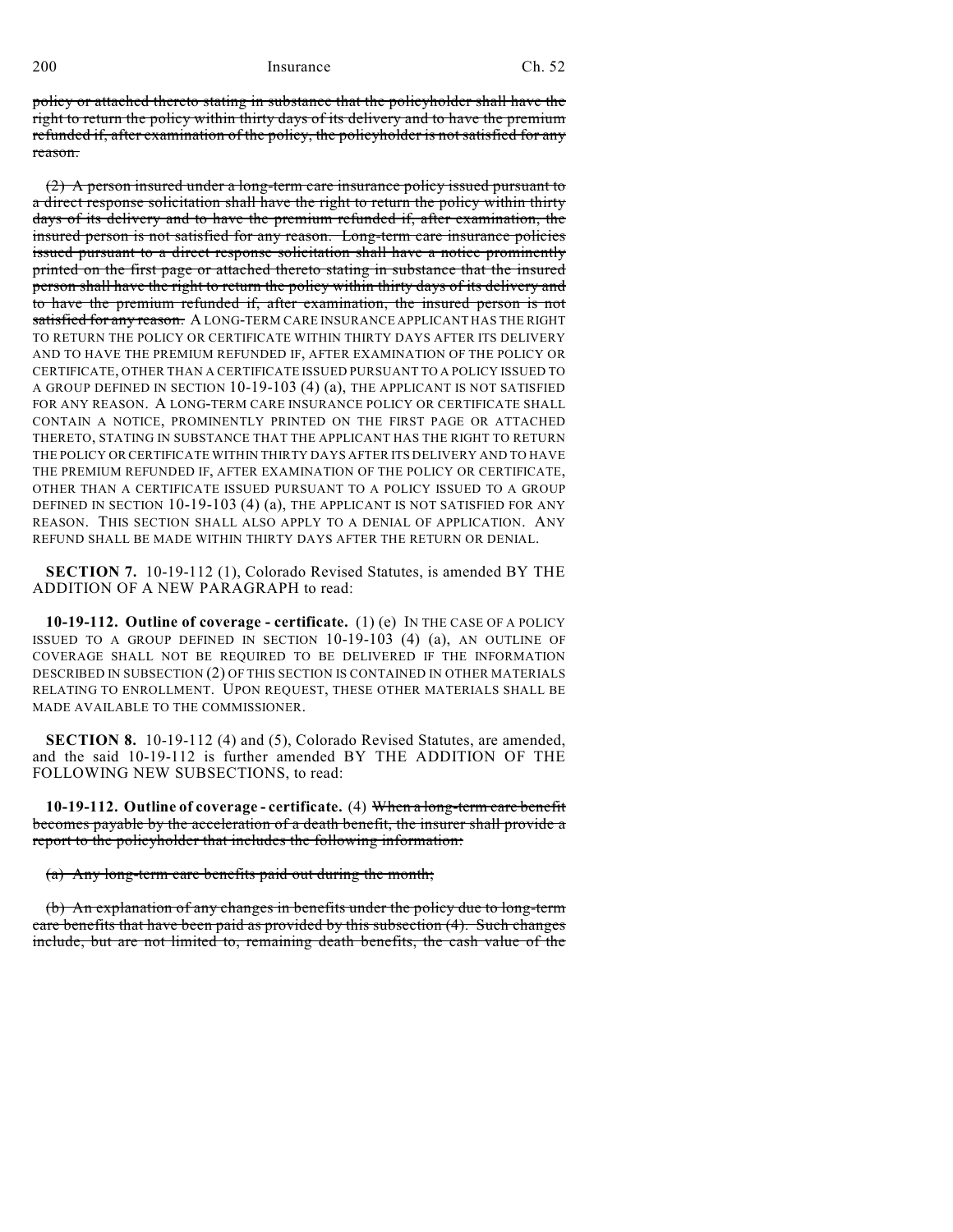policy, and the remaining long-term care benefits under the policy.

(5) Any health care or life insurance policy or rider that is advertised, marketed, or offered as long-term care or nursing home insurance shall comply with the provisions of this article.

(6) IF AN APPLICATION FOR A LONG-TERM CARE INSURANCE CONTRACT OR CERTIFICATE IS APPROVED, THE ISSUER SHALL DELIVER THE CONTRACT OR CERTIFICATE OF INSURANCE TO THE APPLICANT NO LATER THAN THIRTY DAYS AFTER THE DATE OF APPROVAL.

(7) (a) PRIOR TO THE SALE OF AN INDIVIDUAL LIFE INSURANCE POLICY THAT PROVIDES LONG-TERM CARE BENEFITS EITHER WITHIN THE POLICY OR BY RIDER, A POLICY SUMMARY SHALL BE DELIVERED TO THE APPLICANT. IN THE CASE OF DIRECT RESPONSE SOLICITATIONS, THE INSURER SHALL DELIVER THE POLICY SUMMARY UPON THE APPLICANT'S REQUEST, BUT REGARDLESS OF REQUEST SHALL MAKE DELIVERY NO LATER THAN THE TIME OF THE SALE OF THE POLICY. IN ADDITION TO COMPLYING WITH ALL APPLICABLE REQUIREMENTS, THE SUMMARY SHALL ALSO INCLUDE:

(I) AN EXPLANATION OF HOW THE LONG-TERM CARE BENEFIT INTERACTS WITH OTHER COMPONENTS OF THE POLICY, INCLUDING DEDUCTIONS FROM DEATH BENEFITS;

(II) AN ILLUSTRATION OF THE AMOUNT OF BENEFITS, THE LENGTH OF BENEFIT, AND THE GUARANTEED LIFETIME BENEFITS, IF ANY, FOR EACH COVERED PERSON;

(III) ANY EXCLUSIONS, REDUCTIONS, OR LIMITATIONS ON BENEFITS OF LONG-TERM CARE;

(IV) A STATEMENT THAT ANY LONG-TERM CARE INFLATION PROTECTION OPTION REQUIRED BY SECTION 10-19-113 IS NOT AVAILABLE UNDER THE POLICY.

(b) IF APPLICABLE TO THE POLICY TYPE, THE SUMMARY SHALL ALSO INCLUDE:

(I) A DISCLOSURE OF THE EFFECTS OF EXERCISING OTHER RIGHTS UNDER THE POLICY;

(II) A DISCLOSURE OF GUARANTEES RELATED TO LONG-TERM CARE COSTS OF INSURANCE CHARGES; AND

(III) CURRENT AND PROJECTED MAXIMUM LIFETIME BENEFITS.

(c) THE PROVISIONS OF THE POLICY SUMMARY LISTED IN PARAGRAPHS (a) AND (b) OF THIS SUBSECTION (7) MAY BE INCORPORATED INTO A BASIC ILLUSTRATION OR INTO THE LIFE INSURANCE POLICY SUMMARY.

(8) WHENEVER A LONG-TERM CARE BENEFIT, FUNDED THROUGH A LIFE INSURANCE VEHICLE BY THE ACCELERATION OF THE DEATH BENEFIT, IS IN BENEFIT PAYMENT STATUS, A MONTHLY REPORT SHALL BE PROVIDED TO THE POLICYHOLDER. THE REPORT SHALL INCLUDE: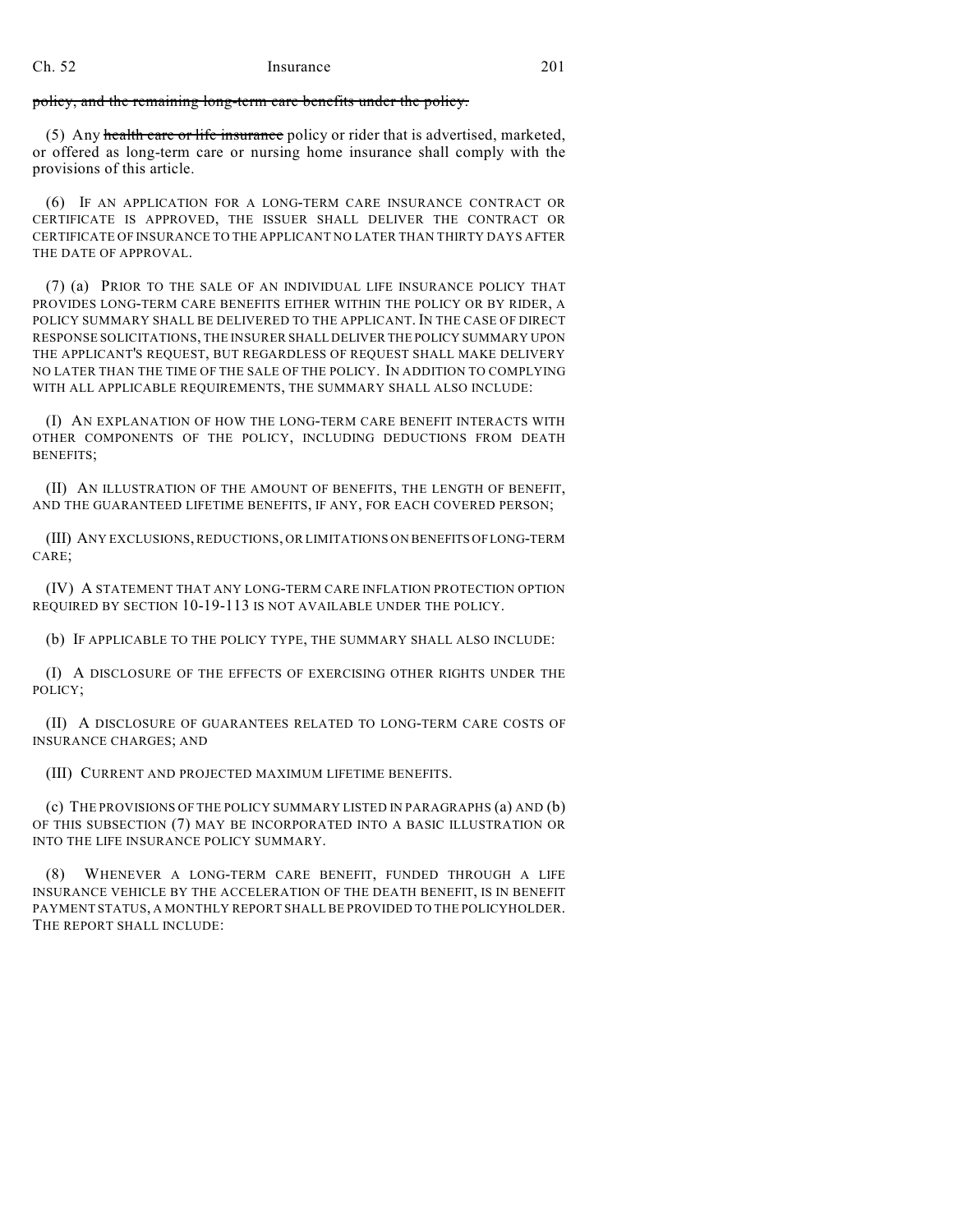(a) ANY LONG-TERM CARE BENEFITS PAID OUT DURING THE MONTH;

(b) AN EXPLANATION OF ANY CHANGES IN THE POLICY, SUCH AS DEATH BENEFITS OR CASH VALUES, DUE TO LONG-TERM CARE BENEFITS BEING PAID OUT; AND

(c) THE AMOUNT OF LONG-TERM CARE BENEFITS EXISTING OR REMAINING.

(9) IF A CLAIM UNDER A LONG-TERM CARE INSURANCE CONTRACT IS DENIED, THE ISSUER SHALL, WITHIN SIXTY DAYS OF THE DATE OF A WRITTEN REQUEST BY THE POLICYHOLDER OR CERTIFICATE HOLDER, OR A REPRESENTATIVE THEREOF:

(a) PROVIDE A WRITTEN EXPLANATION OF THE REASONS FOR THE DENIAL; AND

(b) MAKE AVAILABLE ALL INFORMATION DIRECTLY RELATED TO THE DENIAL.

**SECTION 9.** 10-19-112 (2), Colorado Revised Statutes, is amended BY THE ADDITION OF A NEW PARAGRAPH to read:

**10-19-112. Outline of coverage - certificate.** (2) The outline of coverage shall include all of the following:

(g) A STATEMENT THAT DISCLOSES TO THE POLICYHOLDER OR CERTIFICATE HOLDER WHETHER THE POLICY IS INTENDED TO BE A FEDERALLY TAX-QUALIFIED LONG-TERM CARE INSURANCE CONTRACT UNDER 26 U.S.C. SEC. 7702B (b) OF THE FEDERAL "INTERNAL REVENUE CODE OF 1986", AS AMENDED.

**SECTION 10.** 10-19-113, Colorado Revised Statutes, is amended to read:

**10-19-113. Option for inflation adjustment - renewability.** (1) No insurer may offer a long-term care insurance policy except for expense-incurred long-term care policies, unless the insurer also offers to the policyholder, IN ADDITION TO ANY OTHER INFLATION PROTECTION, the option to purchase a policy that provides for benefit levels to increase with benefit maximums or reasonable durations which THAT are meaningful to account for reasonable anticipated increases in the costs of long-term care services covered by the policy. Insurers must offer to each policyholder, at the time of purchase, the option to purchase a policy with an inflation protection feature no less favorable than one of the following:

(a) Benefit levels are increased annually THE INFLATION PROTECTION FEATURE INCREASES BENEFIT LEVELS ANNUALLY IN A MANNER SO THAT THE INCREASES ARE COMPOUNDED ANNUALLY AT A RATE NOT LESS THAN FIVE PERCENT;

(b) THE INFLATION PROTECTION FEATURE GUARANTEES the insured individual  $\frac{1}{15}$ guaranteed the right to periodically increase benefit levels without providing evidence of insurability or health status so long as the option for the previous period has not been declined. THE AMOUNT OF THE ADDITIONAL BENEFIT SHALL BE NO LESS THAN THE DIFFERENCE BETWEEN THE EXISTING POLICY BENEFIT AND THAT BENEFIT COMPOUNDED ANNUALLY AT A RATE OF AT LEAST FIVE PERCENT FOR THE PERIOD BEGINNING WITH THE PURCHASE OF THE EXISTING BENEFIT AND EXTENDING UNTIL THE YEAR IN WHICH THE OFFER IS MADE; OR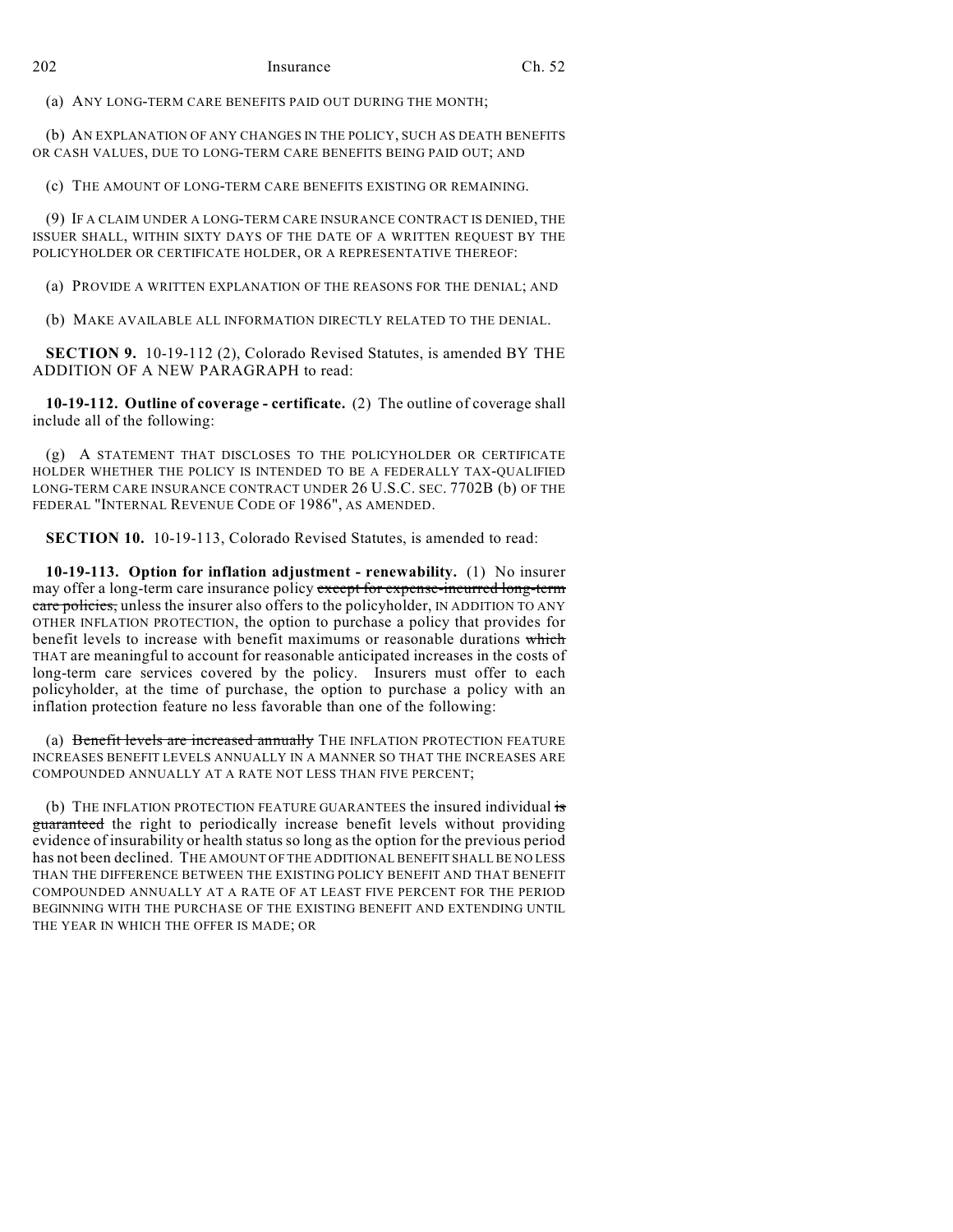(c) THE INFLATION PROTECTION FEATURE COVERS a specified percentage of actual or reasonable charges are covered AND DOES NOT INCLUDE A MAXIMUM SPECIFIED INDEMNITY AMOUNT OR LIMIT.

(2) No long-term care insurance policy issued to an individual shall contain renewal provisions less favorable to the insured than guaranteed renewable. However, the commissioner, as provided by regulation, and for cause related to long-term care policies, may authorize nonrenewal on a statewide basis, on terms and conditions deemed necessary by the commissioner, to best protect the interest of the insureds. IF THE POLICY IS ISSUED TO A GROUP, THE REQUIRED OFFER IN SUBSECTION (1) OF THIS SECTION SHALL BE MADE TO THE GROUP POLICYHOLDER; EXCEPT THAT, IF THE POLICY IS ISSUED TO A GROUP DEFINED IN SECTION 10-19-103 (4) (d) OTHER THAN A CONTINUING CARE RETIREMENT COMMUNITY, THE OFFER SHALL BE MADE TO EACH PROPOSED CERTIFICATE HOLDER.

(3) This section shall apply to all long-term care insurance policies issued or issued for delivery in this state on or after January 1, 1991 THE OFFER IN SUBSECTION (1) OF THIS SECTION SHALL NOT BE REQUIRED OF LIFE INSURANCE POLICIES OR RIDERS CONTAINING ACCELERATED LONG-TERM CARE BENEFITS.

(4) (a) AN INSURER SHALL INCLUDE THE FOLLOWING INFORMATION IN OR WITH THE OUTLINE OF COVERAGE:

(I) A GRAPHIC COMPARISON OF THE BENEFIT LEVELS OF A POLICY THAT INCREASES BENEFITS OVER THE POLICY PERIOD WITH THE BENEFIT LEVELS OF A COMPARABLE POLICY THAT DOES NOT INCREASE BENEFITS. THE GRAPHIC COMPARISON SHALL SHOW BENEFIT LEVELS OVER AT LEAST A TWENTY-YEAR PERIOD.

(II) ANY EXPECTED PREMIUM INCREASE OR ADDITIONAL PREMIUM TO PAY FOR AUTOMATIC OR OPTIONAL BENEFIT INCREASES.

(b) AN INSURER MAY USE A REASONABLE HYPOTHETICAL OR GRAPHIC DEMONSTRATION FOR THE PURPOSES OF THE DISCLOSURE REQUIRED BY THIS SUBSECTION (4).

(5) INFLATION PROTECTION BENEFIT INCREASES UNDER A POLICY THAT CONTAINS THESE BENEFITS SHALL CONTINUE WITHOUT REGARD TO AN INSURED'S AGE, CLAIM STATUS OR CLAIM HISTORY, OR THE TIME THE PERSON HAS BEEN INSURED UNDER THE POLICY.

(6) AN OFFER OF INFLATION PROTECTION THAT PROVIDES FOR AUTOMATIC BENEFIT INCREASES SHALL INCLUDE AN OFFER OF A PREMIUM THAT THE INSURER EXPECTS TO REMAIN CONSTANT. THE OFFER SHALL DISCLOSE, IN A CONSPICUOUS MANNER, THAT THE PREMIUM MAY CHANGE IN THE FUTURE UNLESS THE PREMIUM IS GUARANTEED TO REMAIN CONSTANT.

(7) (a) INFLATION PROTECTION AS PROVIDED IN SUBSECTION (1) OF THIS SECTION SHALL BE INCLUDED IN A LONG-TERM CARE INSURANCE POLICY UNLESS AN INSURER OBTAINS A REJECTION OF INFLATION PROTECTION SIGNED BY THE POLICYHOLDER AS REQUIRED IN THIS SUBSECTION (7). THE REJECTION MAY BE EITHER IN THE APPLICATION OR ON A SEPARATE FORM.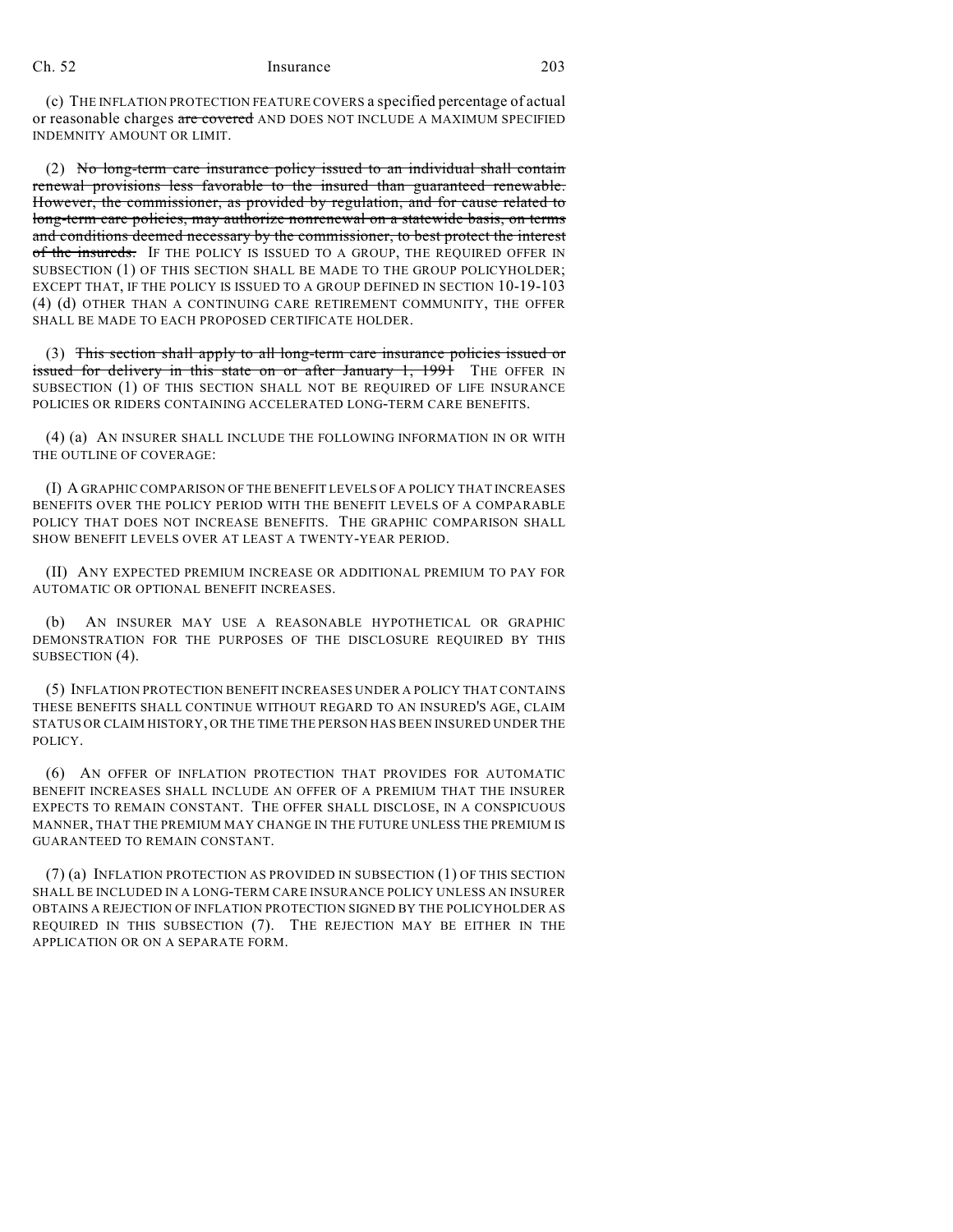(b) THE REJECTION SHALL BE CONSIDERED A PART OF THE APPLICATION AND SHALL STATE:

## **I HAVE REVIEWED THE OUTLINE OF COVERAGE AND THE GRAPHS THAT COMPARE THE BENEFITS AND PREMIUMS OF THIS POLICY WITH AND WITHOUT INFLATION PROTECTION. SPECIFICALLY, I HAVE REVIEWED PLANS \_\_\_\_\_\_\_\_\_\_\_, AND I REJECT INFLATION PROTECTION.**

**SECTION 11.** 10-19-113.3 (3) and (4), Colorado Revised Statutes, are amended, and the said 10-19-113.3 is further amended BY THE ADDITION OF A NEW SUBSECTION, to read:

**10-19-113.3. Incontestability period.** (3) No long-term care insurance policy or certificate may be field issued based on medical or health status. For purposes of this subsection (3), "field issued" means a policy or certificate IS issued by a producer OR THIRD PARTY ADMINISTRATOR pursuant to the underwriting authority granted to the producer OR THIRD PARTY ADMINISTRATOR by a carrier AND USING THE INSURER'S UNDERWRITING GUIDELINES.

(4) No benefit payment may be recovered by the insurer in the event that the policy or certificate is rescinded pursuant to this section. IF AN INSURER HAS PAID BENEFITS UNDER THE LONG-TERM CARE INSURANCE POLICY OR CERTIFICATE, THE BENEFIT PAYMENT MAY NOT BE RECOVERED BY THE INSURER IN THE EVENT THAT THE POLICY OR CERTIFICATE IS RESCINDED.

(5) IN THE EVENT OF THE DEATH OF THE INSURED, THIS SECTION SHALL NOT APPLY TO THE REMAINING DEATH BENEFIT OF A LIFE INSURANCE POLICY THAT ACCELERATES BENEFITS FOR LONG-TERM CARE. IN THAT SITUATION, THE REMAINING DEATH BENEFITS UNDER THE POLICIES SHALL BE GOVERNED BY SECTIONS 10-7-102 AND 10-7-202. IN ALL OTHER SITUATIONS, THIS SECTION SHALL APPLY TO LIFE INSURANCE POLICIES THAT ACCELERATE BENEFITS FOR LONG-TERM CARE.

**SECTION 12.** Article 19 of title 10, Colorado Revised Statutes, is amended BY THE ADDITION OF THE FOLLOWING NEW SECTIONS to read:

**10-19-113.4. Nonforfeiture benefits - rules.** (1) EXCEPT AS PROVIDED IN SUBSECTION (2) OF THIS SECTION, A LONG-TERM CARE INSURANCE POLICY MAY NOT BE DELIVERED OR ISSUED FOR DELIVERY IN THIS STATE UNLESS THE POLICYHOLDER OR CERTIFICATE HOLDER HAS BEEN OFFERED THE OPTION OF PURCHASING A POLICY OR CERTIFICATE INCLUDING A NONFORFEITURE BENEFIT. THE OFFER OF A NONFORFEITURE BENEFIT MAY BE IN THE FORM OF A RIDER THAT IS ATTACHED TO THE POLICY. IF THE POLICYHOLDER OR CERTIFICATE HOLDER DECLINES THE NONFORFEITURE BENEFIT, THE INSURER SHALL PROVIDE A CONTINGENT BENEFIT UPON LAPSE THAT SHALL BE AVAILABLE FOR A SPECIFIED PERIOD.

(2) WHEN A GROUP LONG-TERM CARE INSURANCE POLICY IS ISSUED, THE OFFER REQUIRED IN SUBSECTION (1) OF THIS SECTION SHALL BE MADE TO THE GROUP POLICYHOLDER; EXCEPT THAT, IF THE POLICY IS ISSUED AS GROUP LONG-TERM CARE INSURANCE AS DEFINED IN SECTION 10-19-103 (4) (d), OTHER THAN TO A CONTINUING CARE RETIREMENT COMMUNITY OR OTHER SIMILAR ENTITY, THE OFFER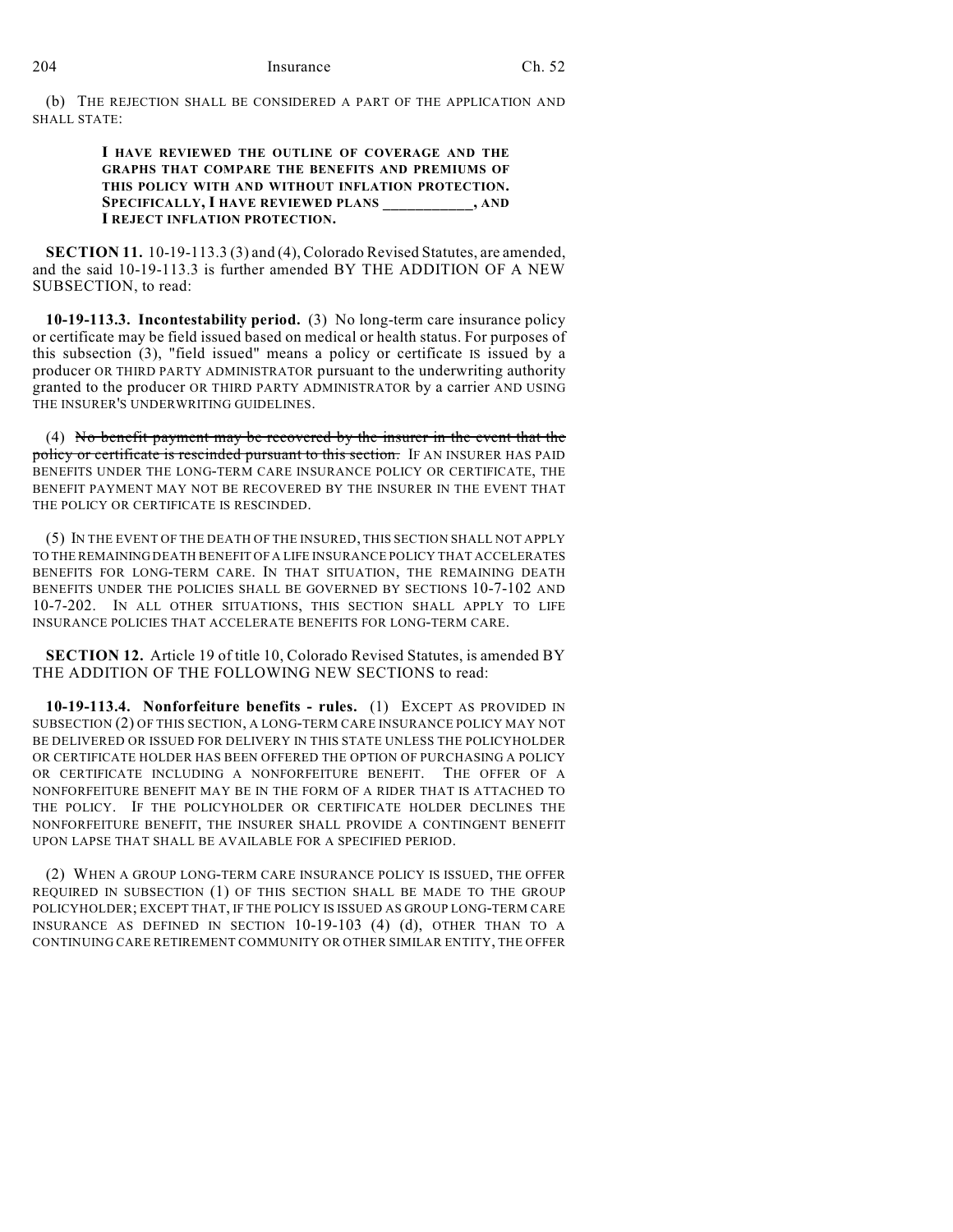SHALL BE MADE TO EACH PROPOSED CERTIFICATE HOLDER.

(3) THE COMMISSIONER SHALL PROMULGATE RULES SPECIFYING THE TYPE OR TYPES OF NONFORFEITURE BENEFITS TO BE OFFERED AS PART OF LONG-TERM CARE INSURANCE POLICIES AND CERTIFICATES, THE STANDARDS FOR NONFORFEITURE BENEFITS, AND THE RULES REGARDING CONTINGENT BENEFIT UPON LAPSE, INCLUDING A DETERMINATION OF THE SPECIFIED PERIOD DURING WHICH A CONTINGENT BENEFIT UPON LAPSE WILL BE AVAILABLE AND THE SUBSTANTIAL PREMIUM RATE INCREASE THAT TRIGGERS A CONTINGENT BENEFIT UPON LAPSE AS DESCRIBED IN SUBSECTION (1) OF THIS SECTION.

**10-19-113.6. Producer training requirements.** (1) (a) AN INDIVIDUAL MAY NOT SELL, SOLICIT, OR NEGOTIATE LONG-TERM CARE INSURANCE UNLESS THE INDIVIDUAL IS LICENSED AS AN INSURANCE PRODUCER FOR ACCIDENT AND HEALTH OR SICKNESS OR LIFE INSURANCE AND HAS COMPLETED A ONE-TIME TRAINING COURSE ON OR BEFORE JANUARY 1, 2009, AND ONGOING TRAINING EVERY TWENTY-FOUR MONTHS THEREAFTER. THE TRAINING SHALL MEET THE REQUIREMENTS SET FORTH IN SUBSECTION (2) OF THIS SECTION.

(b) THE TRAINING REQUIREMENTS OF SUBSECTION (2) OF THIS SECTION MAY BE APPROVED AS CONTINUING EDUCATION COURSES UNDER SECTION 10-2-301.

(2) (a) THE ONE-TIME TRAINING REQUIRED BY THIS SECTION SHALL BE NO LESS THAN SIXTEEN HOURS, EIGHT HOURS OFWHICH SHALL CONSIST OF LONG-TERM CARE, GENERALLY, AND EIGHT HOURS OF WHICH SHALL BE SPECIFIC TO LONG-TERM CARE PARTNERSHIPS IN A CLASSROOM SETTING. THE ONGOING TRAINING REQUIRED BY THIS SECTION SHALL BE NO LESS THAN FIVE HOURS IN A CLASSROOM SETTING.

(b) THE TRAINING REQUIRED UNDER PARAGRAPH (a) OF THIS SUBSECTION (2) SHALL CONSIST OF TOPICS RELATED TO LONG-TERM CARE INSURANCE, LONG-TERM CARE SERVICES AND, IF APPLICABLE, QUALIFIED STATE LONG-TERM CARE INSURANCE PARTNERSHIP PROGRAMS, INCLUDING, BUT NOT LIMITED TO:

(I) STATE AND FEDERAL REGULATIONS AND REQUIREMENTS AND THE RELATIONSHIP BETWEEN QUALIFIED STATE LONG-TERM CARE INSURANCE PARTNERSHIP PROGRAMS AND OTHER PUBLIC AND PRIVATE COVERAGE OF LONG-TERM CARE SERVICES, INCLUDING MEDICAID;

(II) AVAILABLE LONG-TERM CARE SERVICES AND PROVIDERS;

(III) CHANGES OR IMPROVEMENTS IN LONG-TERM CARE SERVICES OR PROVIDERS;

(IV) ALTERNATIVES TO THE PURCHASE OF PRIVATE LONG-TERM CARE INSURANCE;

(V) THE EFFECT OF INFLATION ON BENEFITS AND THE IMPORTANCE OF INFLATION PROTECTION; AND

(VI) CONSUMER SUITABILITY STANDARDS AND GUIDELINES.

(c) THE TRAINING REQUIRED BY THIS SECTION SHALL NOT INCLUDE TRAINING THAT IS INSURER- OR COMPANY PRODUCT-SPECIFIC OR THAT INCLUDES ANY SALES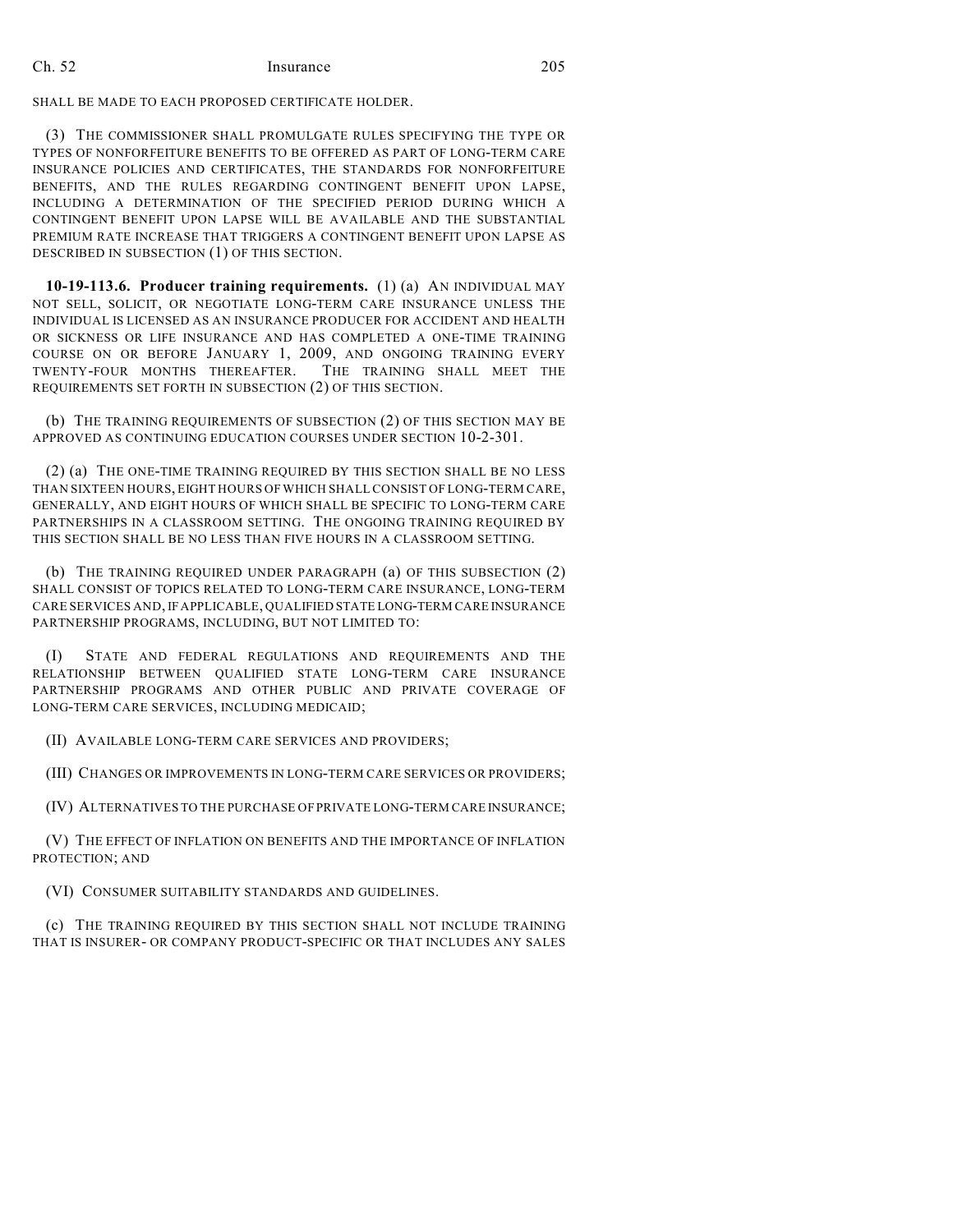OR MARKETING INFORMATION, MATERIALS, OR TRAINING OTHER THAN THOSE REQUIRED BY STATE OR FEDERAL LAW.

(3) (a) EACH INSURER SUBJECT TO THIS ARTICLE SHALL OBTAIN VERIFICATION THAT A PRODUCER RECEIVES TRAINING REQUIRED BY PARAGRAPH (a) OF SUBSECTION (1) OF THIS SECTION BEFORE THE PRODUCER IS PERMITTED TO SELL, SOLICIT, OR NEGOTIATE THE INSURER'S LONG-TERM CARE INSURANCE PRODUCTS. THE INSURER SHALL MAINTAIN RECORDS IN ACCORDANCE WITH ALL APPLICABLE RECORD RETENTION REQUIREMENTS AND SHALL MAKE THE VERIFICATION AVAILABLE TO THE COMMISSIONER UPON REQUEST.

(b) EACH INSURER SUBJECT TO THIS ARTICLE SHALL MAINTAIN RECORDS WITH RESPECT TO THE TRAINING OF ITS PRODUCERS CONCERNING THE DISTRIBUTION OF ITS PARTNERSHIP POLICIES THAT WILL ALLOW THE DIVISION OF INSURANCE TO PROVIDE ASSURANCE TO THE STATE MEDICAID AGENCY THAT PRODUCERS HAVE RECEIVED THE TRAINING CONTAINED IN SUBPARAGRAPH (I) OF PARAGRAPH (b) OF SUBSECTION (2) OF THIS SECTION, AS REQUIRED BY PARAGRAPH (a) OF SUBSECTION (1) OF THIS SECTION, AND THAT PRODUCERS HAVE DEMONSTRATED AN UNDERSTANDING OF THE PARTNERSHIP POLICIES AND THEIR RELATIONSHIP TO PUBLIC AND PRIVATE COVERAGE OF LONG-TERM CARE, INCLUDING MEDICAID, IN THIS STATE. THESE RECORDS SHALL BE MAINTAINED IN ACCORDANCE WITH ALL APPLICABLE RECORD RETENTION REQUIREMENTS AND SHALL BE MADE AVAILABLE TO THE COMMISSIONER UPON REQUEST.

(4) THE SATISFACTION OF THESE TRAINING REQUIREMENTS IN ANY STATE SHALL BE DEEMED TO SATISFY THE TRAINING REQUIREMENTS IN THIS STATE.

**SECTION 13.** 10-19-113.7, Colorado Revised Statutes, is amended to read:

**10-19-113.7. Rules.** The commissioner shall adopt rules establishing TO PROMOTE PREMIUM ADEQUACY, TO PROTECT THE POLICYHOLDER IN THE EVENT OF SUBSTANTIAL RATE INCREASES, AND TO ESTABLISH minimum standards for marketing practices, producer training EDUCATION, PRODUCER COMPENSATION, PRODUCER EXAMINATION, PENALTIES, and reporting practices for long-term care insurance. In addition, the commissioner may issue regulations to establish minimum standards concerning suitability.

**SECTION 14. Effective date - applicability.** (1) This act shall take effect January 1, 2008.

(2) However, if a referendum petition is filed against this act or an item, section, or part of this act during the 90-day period after final adjournment of the general assembly that is allowed for submitting a referendum petition pursuant to article V, section 1 (3) of the state constitution, then the act, item, section, or part, shall not take effect unless approved by the people at a biennial regular general election and